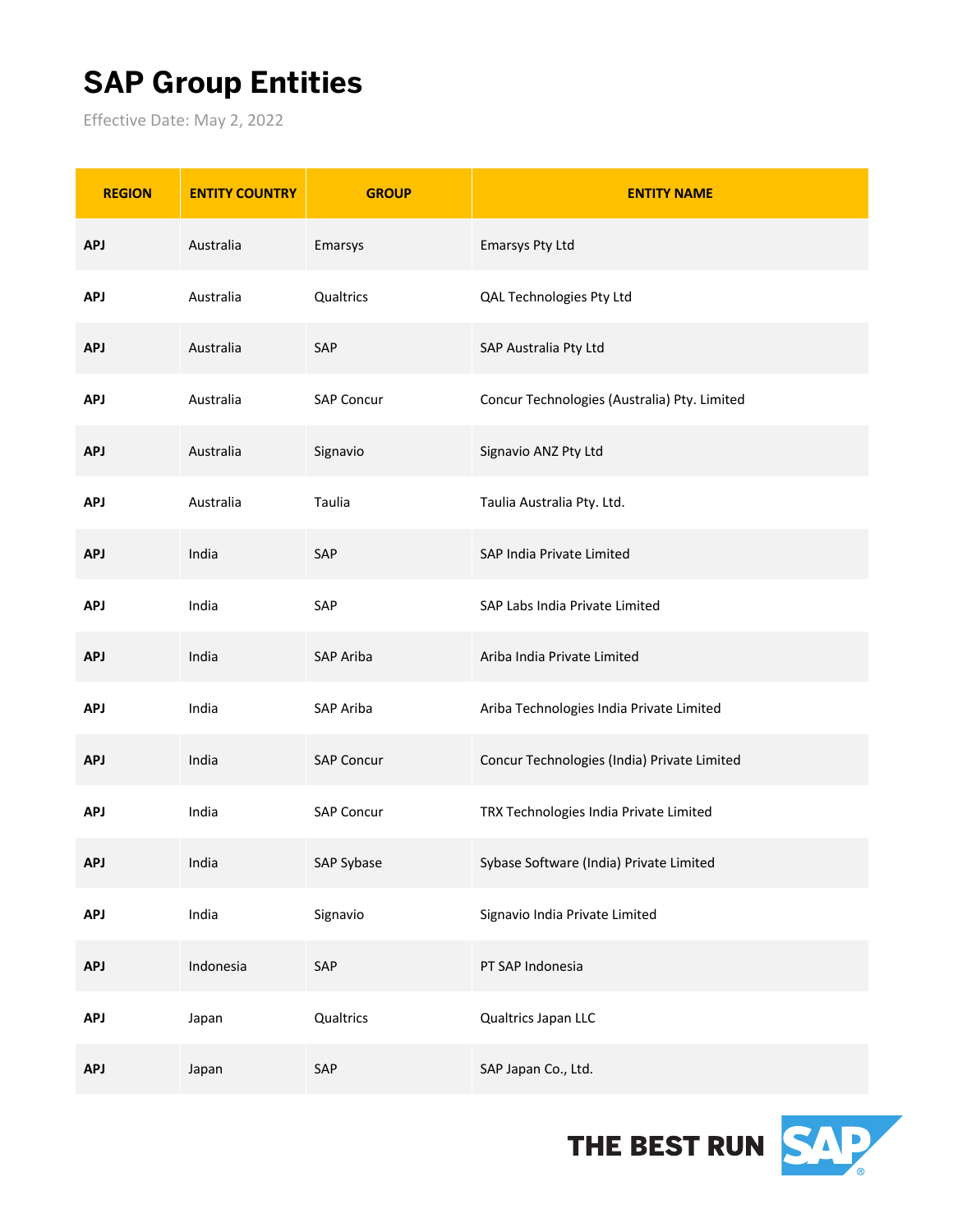| <b>REGION</b> | <b>ENTITY COUNTRY</b> | <b>GROUP</b>              | <b>ENTITY NAME</b>                                                           |
|---------------|-----------------------|---------------------------|------------------------------------------------------------------------------|
| <b>APJ</b>    | Japan                 | <b>SAP Ariba</b>          | Nihon Ariba K.K.                                                             |
| <b>APJ</b>    | Japan                 | <b>SAP Concur</b>         | Concur (Japan) Ltd.                                                          |
| <b>APJ</b>    | Japan                 | Signavio                  | Signavio Japan KK                                                            |
| <b>APJ</b>    | Korea, South          | SAP                       | SAP Korea Ltd.                                                               |
| <b>APJ</b>    | Korea, South          | SAP                       | SAP Labs Korea, Inc.                                                         |
| <b>APJ</b>    | Malaysia              | SAP                       | SAP Malaysia Sdn. Bhd.                                                       |
| <b>APJ</b>    | Myanmar               | SAP                       | SAP System Application and Products Asia Myanmar Limited                     |
| <b>APJ</b>    | New Zealand           | SAP                       | SAP New Zealand Limited                                                      |
| <b>APJ</b>    | Philippines           | SAP                       | SAP Philippines, Inc.                                                        |
| <b>APJ</b>    | Philippines           | <b>SAP SuccessFactors</b> | SuccessFactors (Philippines), Inc.                                           |
| <b>APJ</b>    | Singapore             | Emarsys                   | Emarsys Pte Ltd                                                              |
| <b>APJ</b>    | Singapore             | Qualtrics                 | QSL Technologies Pte. Ltd.                                                   |
| <b>APJ</b>    | Singapore             | SAP                       | SAP Asia Pte Ltd                                                             |
| <b>APJ</b>    | Singapore             | SAP Ariba                 | Ariba International Singapore Pte Ltd                                        |
| <b>APJ</b>    | Singapore             | <b>SAP Concur</b>         | Concur Technologies (Singapore) Pte Ltd                                      |
| <b>APJ</b>    | Singapore             | Signavio                  | Signavio Pte. Ltd                                                            |
| <b>APJ</b>    | Singapore             | Taulia                    | Taulia Singapore Pte. Ltd.                                                   |
| <b>APJ</b>    | Taiwan, China         | SAP                       | SAP Taiwan Co., Ltd.                                                         |
| <b>APJ</b>    | Thailand              | SAP                       | SAP Systems, Applications and Products in Data Processing<br>(Thailand) Ltd. |

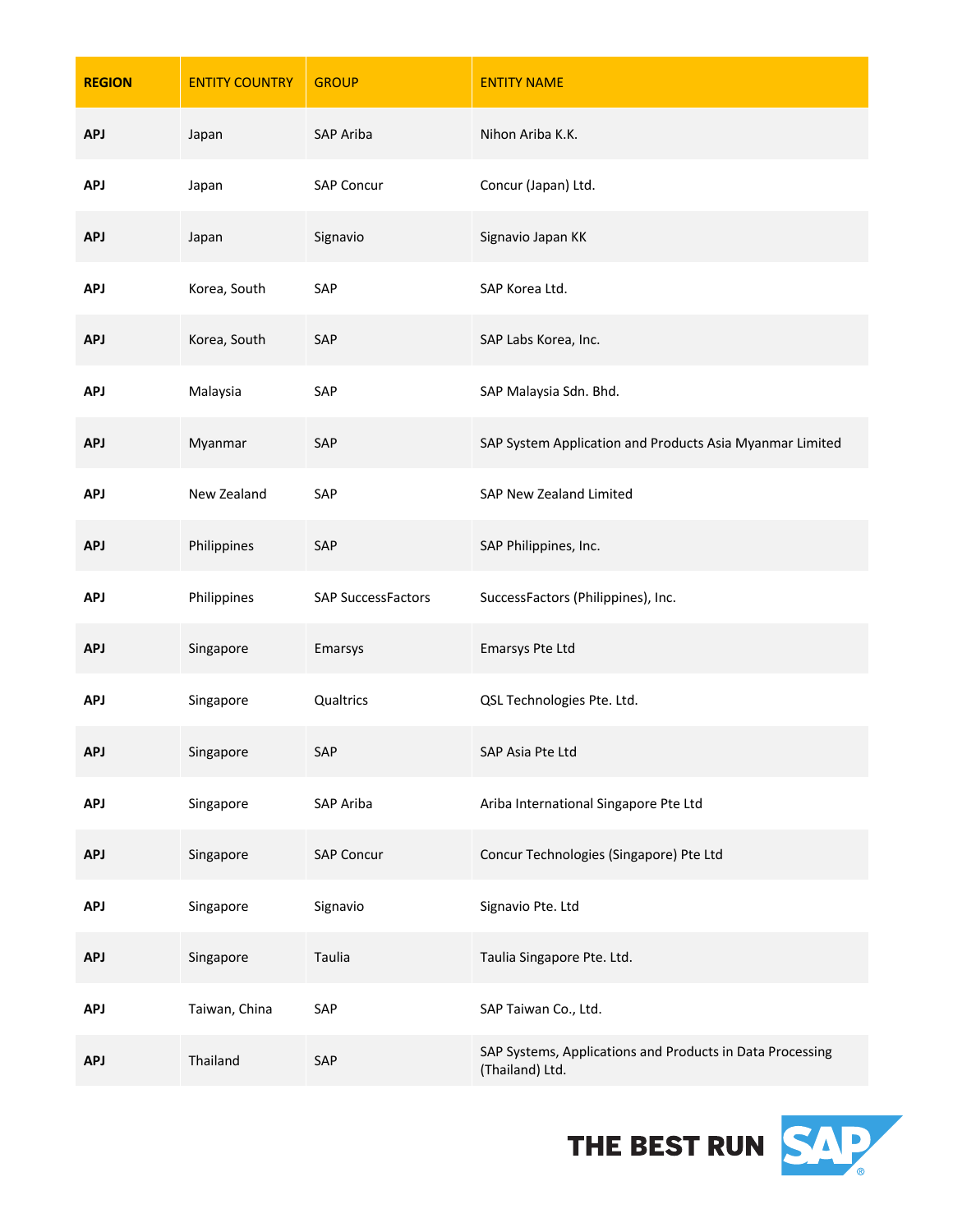| <b>REGION</b>     | <b>ENTITY COUNTRY</b> | <b>GROUP</b>        | <b>ENTITY NAME</b>                                                                |
|-------------------|-----------------------|---------------------|-----------------------------------------------------------------------------------|
| <b>APJ</b>        | Viet Nam              | SAP                 | SAP Vietnam Company Limited                                                       |
| <b>EMEA North</b> | Belgium               | SAP                 | SAP Belgium - Systems, Applications and Products SA                               |
| <b>EMEA North</b> | Denmark               | SAP                 | SAP Danmark A/S                                                                   |
| <b>EMEA North</b> | Estonia               | SAP                 | SAP Estonia OÜ                                                                    |
| <b>EMEA North</b> | Finland               | SAP                 | SAP Finland Oy                                                                    |
| <b>EMEA North</b> | France                | Emarsys             | Emarsys S.A.S.                                                                    |
| <b>EMEA North</b> | France                | Qualtrics           | QFL Technologies S.A.R.L.                                                         |
| <b>EMEA North</b> | France                | SAP                 | SAP France Holding S.A.                                                           |
| <b>EMEA North</b> | France                | SAP                 | SAP France S.A.                                                                   |
| <b>EMEA North</b> | France                | SAP                 | SAP Labs France S.A.S.                                                            |
| <b>EMEA North</b> | France                | <b>SAP Concur</b>   | Concur (France) S.A.S.                                                            |
| <b>EMEA North</b> | Ireland               | Qualtrics           | QIL Technologies Limited                                                          |
| <b>EMEA North</b> | Ireland               | SAP                 | SAP Ireland US - Financial Services Designated Activity<br>Company                |
| <b>EMEA North</b> | Ireland               | SAP                 | SAP Service and Support Centre (Ireland) Limited                                  |
| <b>EMEA North</b> | Ireland               | SAP BusinessObjects | Business Objects Software Limited (Trading as SAP Solutions)                      |
| <b>EMEA North</b> | Latvia                | SAP                 | SAP Latvia SIA                                                                    |
| <b>EMEA North</b> | Lithuania             | SAP                 | <b>SAP UAB</b>                                                                    |
| <b>EMEA North</b> | Luxembourg            | Baiza               | Baiza Capital S.A.                                                                |
| <b>EMEA North</b> | Luxembourg            | SAP                 | SAP Luxembourg (Branch of SAP Belgium - Systems,<br>Applications and Products SA) |

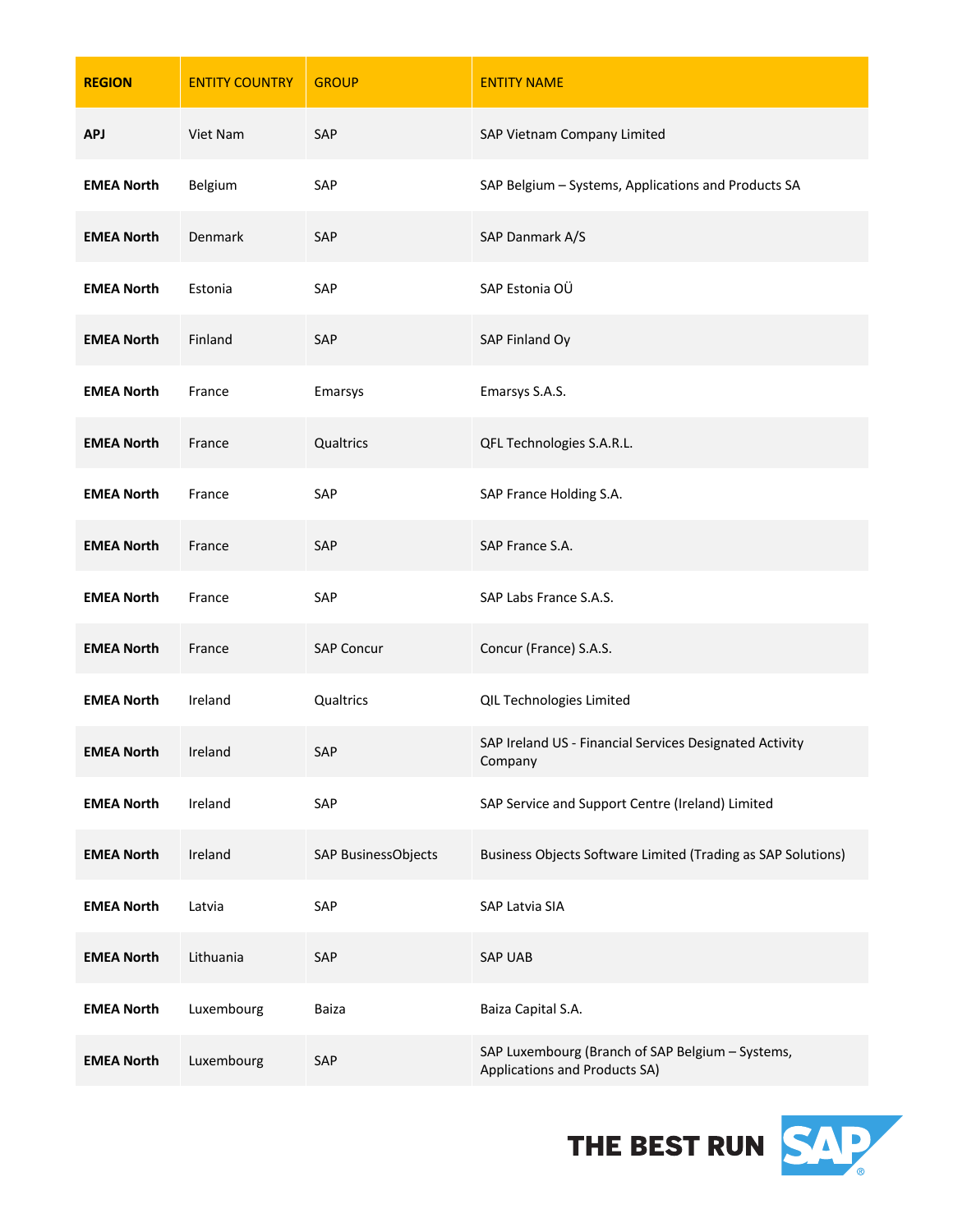| <b>REGION</b>     | <b>ENTITY COUNTRY</b> | <b>GROUP</b>      | <b>ENTITY NAME</b>                          |
|-------------------|-----------------------|-------------------|---------------------------------------------|
| <b>EMEA North</b> | Netherlands           | SAP               | SAP Nederland B.V.                          |
| <b>EMEA North</b> | Netherlands           | SAP Ariba         | Quadrem Netherlands B.V.                    |
| <b>EMEA North</b> | Netherlands           | <b>SAP Concur</b> | Concur Holdings (Netherlands) B.V.          |
| <b>EMEA North</b> | Netherlands           | SAP Sybase        | SAP Business Services Center Nederland B.V. |
| <b>EMEA North</b> | Netherlands           | Signavio          | Signavio Benelux B.V                        |
| <b>EMEA North</b> | Norway                | SAP               | SAP Norge AS                                |
| <b>EMEA North</b> | Sweden                | Qualtrics         | <b>Qualtrics Sweden AB</b>                  |
| <b>EMEA North</b> | Sweden                | SAP               | SAP Svenska Aktiebolag                      |
| <b>EMEA North</b> | Sweden                | Signavio          | Signavio Sweden AB                          |
| <b>EMEA North</b> | United Kingdom        | Emarsys           | Emarsys UK Ltd                              |
| <b>EMEA North</b> | United Kingdom        | Qualtrics         | QUL Technologies Limited                    |
| <b>EMEA North</b> | United Kingdom        | SAP               | SAP (UK) Limited                            |
| <b>EMEA North</b> | United Kingdom        | SAP Concur        | Concur Technologies (UK) Limited            |
| <b>EMEA North</b> | United Kingdom        | <b>SAP Concur</b> | ConTgo Consulting Limited                   |
| <b>EMEA North</b> | United Kingdom        | <b>SAP Concur</b> | <b>TRX Europe Limited</b>                   |
| <b>EMEA North</b> | United Kingdom        | Signavio          | Signavio UK Ltd                             |
| <b>EMEA North</b> | United Kingdom        | Taulia            | Taulia UK Ltd.                              |
| <b>EMEA South</b> | Bahrain               | SAP               | SAP Middle East and North Africa L.L.C.     |

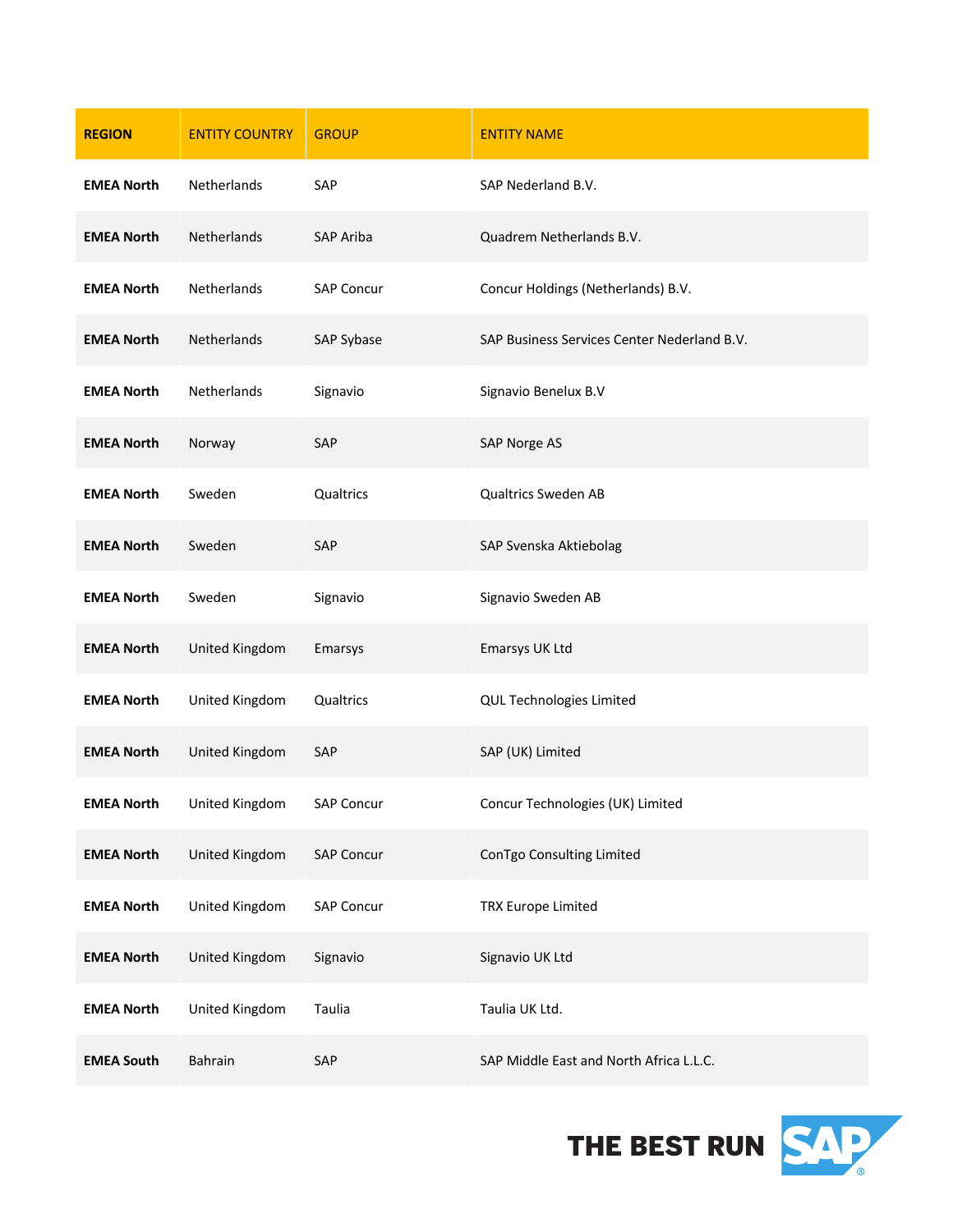| <b>REGION</b>              | <b>ENTITY COUNTRY</b> | <b>GROUP</b>                                      | <b>ENTITY NAME</b>                                                                         |
|----------------------------|-----------------------|---------------------------------------------------|--------------------------------------------------------------------------------------------|
| <b>EMEA South</b>          | Cyprus                | SAP                                               | <b>SAP Cyprus Limited</b>                                                                  |
| <b>EMEA South</b>          | Egypt                 | SAP                                               | SAP Egypt LLC                                                                              |
| <b>EMEA South</b>          | Greece                | SAP                                               | SAP Hellas Single Member S.A.                                                              |
| <b>EMEA South</b>          | Israel                | SAP                                               | SAP Israel Ltd.                                                                            |
| <b>EMEA South</b>          | Israel                | SAP                                               | SAP Labs Israel Ltd.                                                                       |
| <b>EMEA South</b>          | Israel                | SAP                                               | SAP Portals Israel Ltd.                                                                    |
| <b>EMEA South</b>          | Italy                 | SAP                                               | SAP Italia Sistemi Applicazioni Prodotti in Data Processing<br>S.p.A.                      |
| <b>EMEA South</b>          | Italy                 | <b>SAP Business</b><br><b>Technology Platform</b> | Plat.One Lab S.r.l.                                                                        |
| <b>EMEA South</b>          | Kenya                 | SAP                                               | SAP East Africa Limited                                                                    |
| <b>EMEA South</b>          | Morocco               | SAP                                               | SAP North West Africa Ltd                                                                  |
| <b>EMEA South</b>          | Morocco               | <b>SAP Ariba</b>                                  | Ariba Technologies Netherlands B.V.                                                        |
| <b>EMEA South</b>          | Nigeria               | SAP                                               | Systems Applications Products Nigeria Limited                                              |
| <b>EMEA South</b> Portugal |                       | SAP                                               | SAP Portugal - Sistemas, Aplicações e Produtos Informáticos,<br>Sociedade Unipessoal, Lda. |
| <b>EMEA South</b>          | Qatar                 | SAP                                               | SAP Software and Services LLC                                                              |
| <b>EMEA South</b>          | Qatar                 | SAP                                               | SAP Software and Services W.L.L. QSTP-B                                                    |
| <b>EMEA South</b>          | Saudi Arabia          | SAP                                               | SAP Saudi Arabia Software Services Ltd                                                     |
| <b>EMEA South</b>          | Saudi Arabia          | SAP                                               | SAP Saudi Arabia Software Trading Ltd                                                      |
| <b>EMEA South</b>          | South Africa          | SAP                                               | Systems Applications Products (Africa Region) Proprietary<br>Limited                       |
| <b>EMEA South</b>          | South Africa          | SAP                                               | Systems Applications Products (South Africa) Proprietary<br>Limited                        |

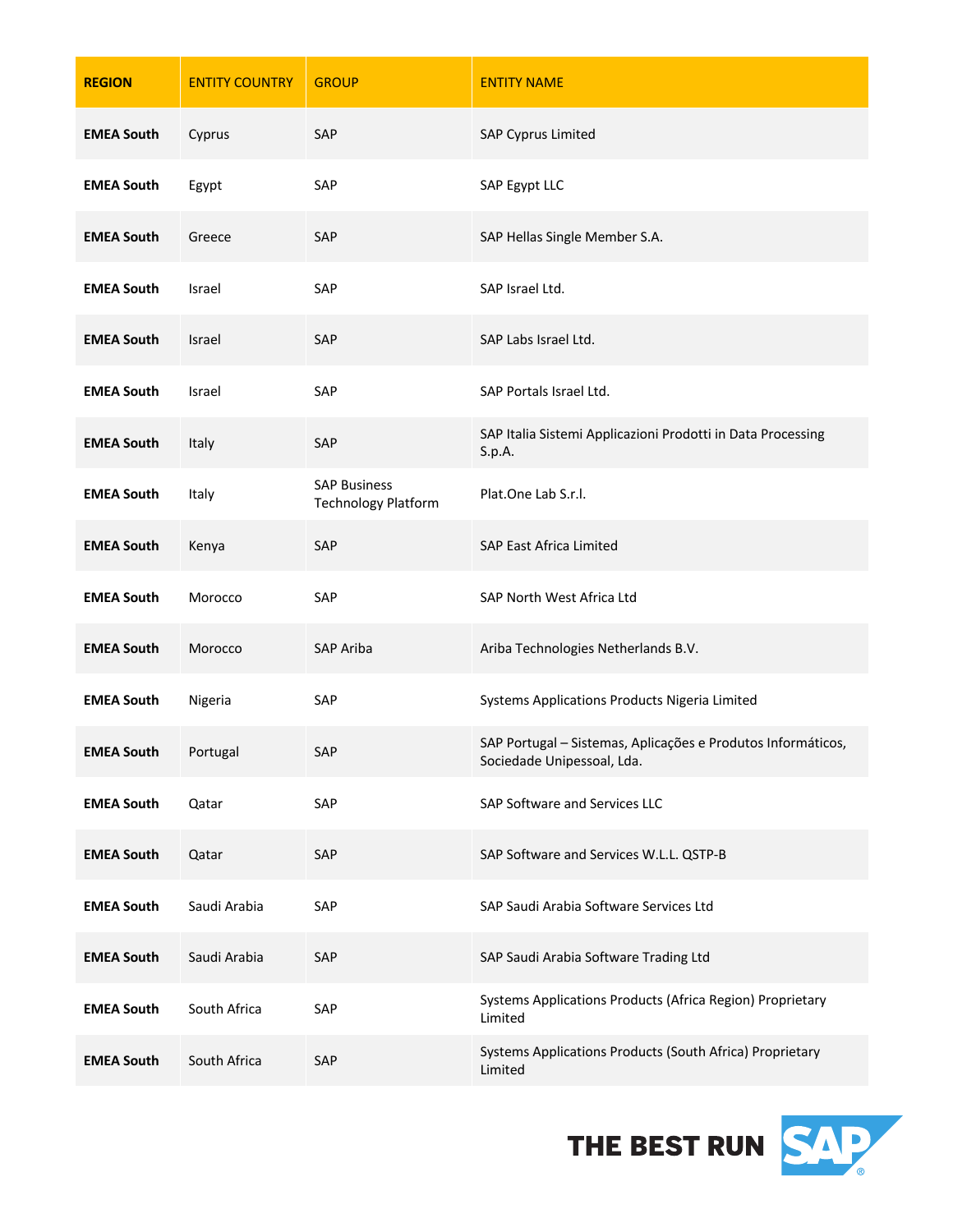| <b>REGION</b>     | <b>ENTITY COUNTRY</b>          | <b>GROUP</b>      | <b>ENTITY NAME</b>                                                         |
|-------------------|--------------------------------|-------------------|----------------------------------------------------------------------------|
| <b>EMEA South</b> | South Africa                   | SAP Ariba         | Quadrem Africa Pty. Ltd.                                                   |
| <b>EMEA South</b> | Spain                          | Qualtrics         | Qualtrics Technologies Spain, S.L.U.                                       |
| <b>EMEA South</b> | Spain                          | SAP               | SAP España - Sistemas, Aplicaciones y Productos en la<br>Informática, S.A. |
| <b>EMEA South</b> | Spain                          | SAP               | SAP EMEA Inside Sales S.L.                                                 |
| <b>EMEA South</b> | Turkey                         | Emarsys           | Emarsys İletişim Sistemleri Tic. Ltd Şti.                                  |
| <b>EMEA South</b> | Turkey                         | SAP               | SAP Türkiye Yazilim Üretim ve Ticaret A.Ş.                                 |
| <b>EMEA South</b> | <b>United Arab</b><br>Emirates | SAP               | SAP MENA FZ L.L.C.                                                         |
| <b>EMEA South</b> | <b>United Arab</b><br>Emirates | SAP               | SAP Training and Development Institute FZCO                                |
| <b>EMEA South</b> | <b>United Arab</b><br>Emirates | <b>SAP Concur</b> | Cleartrip MEA FZ LLC                                                       |
| GC                | China                          | Emarsys           | <b>Emarsys Beijing Limited</b>                                             |
| GC                | China                          | SAP               | SAP (China) Co., Ltd.                                                      |
| GC                | China                          | SAP               | SAP (China) Holding Co., Ltd.                                              |
| GC                | China                          | SAP Ariba         | Ariba Software Technology Services (Shanghai) Co., Ltd.                    |
| GC                | China                          | Taulia            | Taulia (Shanghai) Smart Technology Co. Ltd.                                |
| GC                | Hong Kong, China               | Emarsys           | <b>Emarsys Limited</b>                                                     |
| GC                | Hong Kong, China               | SAP               | SAP Hong Kong Co., Ltd.                                                    |
| GC                | Hong Kong, China               | <b>SAP Concur</b> | Concur Technologies (Hong Kong) Limited                                    |
| <b>LAC</b>        | Argentina                      | SAP               | SAP Argentina S.A.                                                         |
| <b>LAC</b>        | Barbados                       | SAP               | SAP Puerto Rico GmbH (Branch in Barbados)                                  |

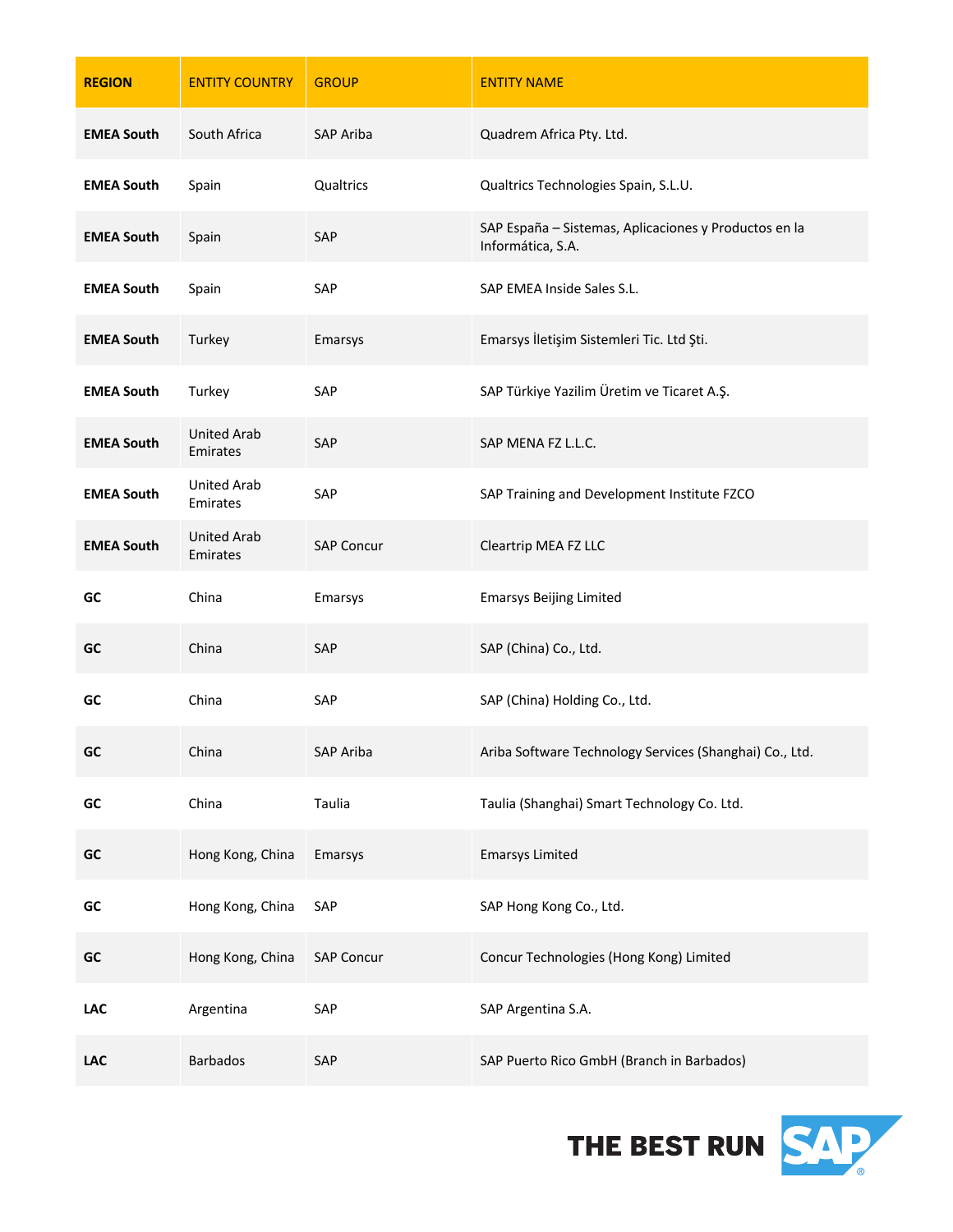| <b>REGION</b> | <b>ENTITY COUNTRY</b> | <b>GROUP</b>      | <b>ENTITY NAME</b>                                  |
|---------------|-----------------------|-------------------|-----------------------------------------------------|
| <b>LAC</b>    | Bermuda               | SAP Ariba         | Quadrem International Ltd.                          |
| <b>LAC</b>    | <b>Brazil</b>         | SAP               | SAP Brasil Ltda                                     |
| <b>LAC</b>    | <b>Brazil</b>         | SAP Ariba         | Quadrem Brazil Ltda.                                |
| LAC           | Chile                 | SAP               | SAP Chile Limitada                                  |
| <b>LAC</b>    | Chile                 | SAP               | SAP Agencia en Chile (Branch of SAP Argentina S.A.) |
| <b>LAC</b>    | Chile                 | SAP Ariba         | Quadrem Chile Ltda.                                 |
| <b>LAC</b>    | Colombia              | SAP               | SAP Colombia S.A.S.                                 |
| LAC           | Costa Rica            | SAP               | SAP Costa Rica, S.A.                                |
| <b>LAC</b>    | Mexico                | SAP               | SAP México S.A. de C.V.                             |
| <b>LAC</b>    | Panama                | SAP               | SAP International Panama, S.A.                      |
| <b>LAC</b>    | Peru                  | SAP               | SAP Perú S.A.C.                                     |
| <b>LAC</b>    | Peru                  | SAP Ariba         | Quadrem Peru S.A.C.                                 |
| <b>LAC</b>    | Peru                  | <b>SAP Concur</b> | Concur (Philippines) Inc.                           |
| LAC           | Puerto Rico           | SAP               | SAP Puerto Rico GmbH LLC                            |
| <b>LAC</b>    | Venezuela             | SAP               | SAP Andina y del Caribe C.A.                        |
| <b>MEE</b>    | Austria               | Emarsys           | Emarsys eMarketing Systems AG                       |
| <b>MEE</b>    | Austria               | SAP               | SAP Österreich GmbH                                 |
| <b>MEE</b>    | Azerbaijan            | SAP               | SAP AZ LLC                                          |
| <b>MEE</b>    | <b>Bulgaria</b>       | SAP               | SAP Bulgaria EOOD                                   |

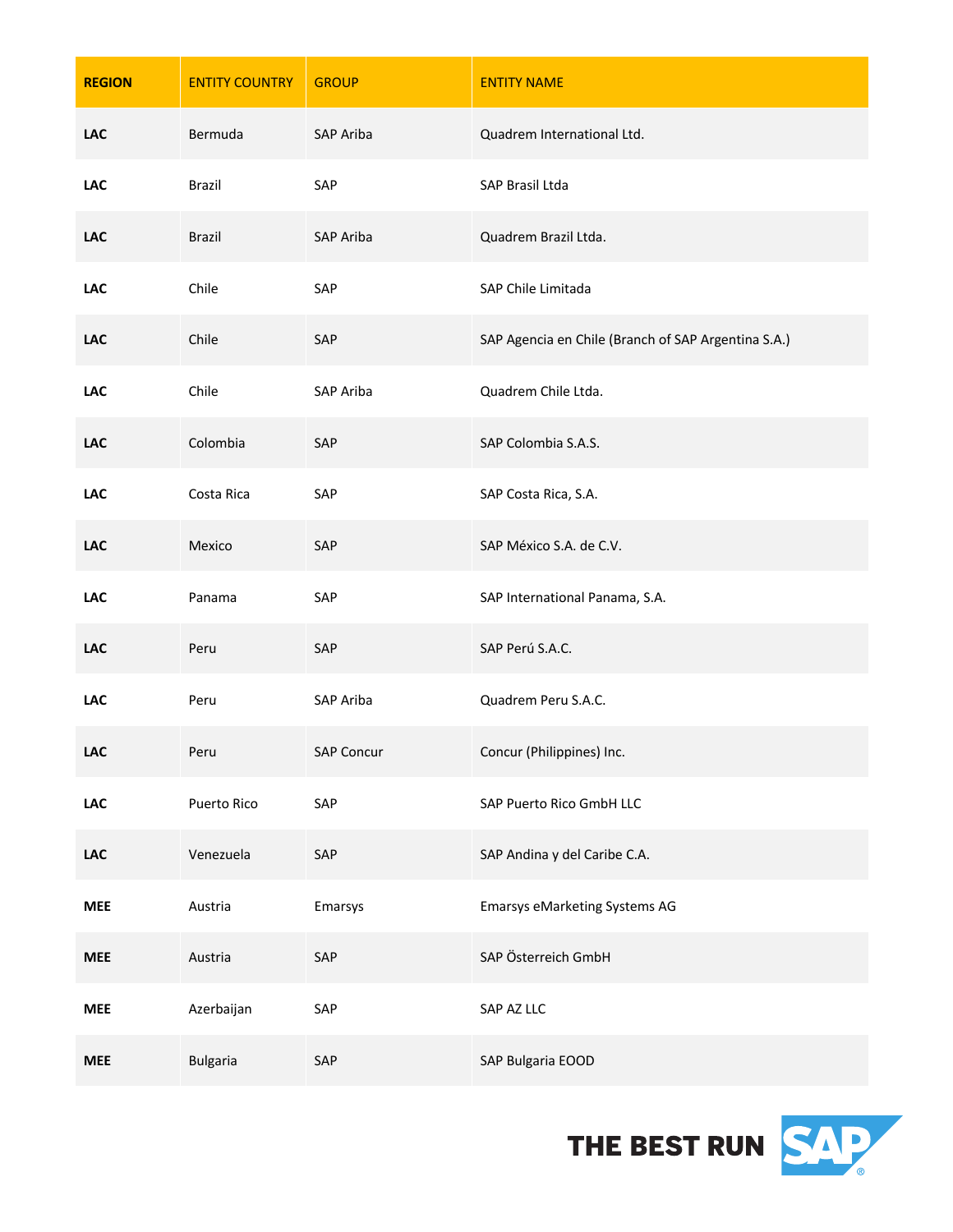| <b>REGION</b> | <b>ENTITY COUNTRY</b> | <b>GROUP</b>      | <b>ENTITY NAME</b>                                                                          |
|---------------|-----------------------|-------------------|---------------------------------------------------------------------------------------------|
| <b>MEE</b>    | <b>Bulgaria</b>       | SAP               | SAP Labs Bulgaria EOOD                                                                      |
| <b>MEE</b>    | <b>Bulgaria</b>       | Taulia            | Taulia Bulgaria EOOD                                                                        |
| <b>MEE</b>    | Croatia               | SAP               | SAP d.o.o.                                                                                  |
| <b>MEE</b>    | Czech Republic        | SAP               | SAP ČR, spol. s r.o.                                                                        |
| <b>MEE</b>    | Czech Republic        | SAP               | SAP Services s.r.o.                                                                         |
| <b>MEE</b>    | Czech Republic        | SAP Ariba         | Ariba Czech s.r.o.                                                                          |
| <b>MEE</b>    | Czech Republic        | <b>SAP Concur</b> | Concur (Czech) s.r.o.                                                                       |
| <b>MEE</b>    | France                | <b>SAP Concur</b> | Concur Holdings (France) S.A.S.                                                             |
| <b>MEE</b>    | Germany               | Emarsys           | Branch of Emarsys eMarketing Systems AG                                                     |
| <b>MEE</b>    | Germany               | Emarsys           | <b>Emarsys Interactive Services GmbH</b>                                                    |
| <b>MEE</b>    | Germany               | Qualtrics         | QDL Technologies GmbH                                                                       |
| <b>MEE</b>    | Germany               | SAP               | SAP Deutschland SE & Co. KG                                                                 |
| <b>MEE</b>    | Germany               | SAP               | SAP SE                                                                                      |
| <b>MEE</b>    | Germany               | <b>SAP Concur</b> | Concur (Germany) GmbH                                                                       |
| <b>MEE</b>    | Germany               | SAP Hybris        | hybris GmbH                                                                                 |
| <b>MEE</b>    | Germany               | Taulia            | Taulia GmbH                                                                                 |
| <b>MEE</b>    | Germany               | Taulia            | Taulia Trade Technology GmbH                                                                |
| <b>MEE</b>    | Hungary               | Emarsys           | EMARSYS-Technologies Informatikai Szolgáltató Kft.                                          |
| <b>MEE</b>    | Hungary               | SAP               | SAP Hungary Rendszerek, Alkalmazások és Termékek az<br>Adatfeldolgozásban Informatikai Kft. |

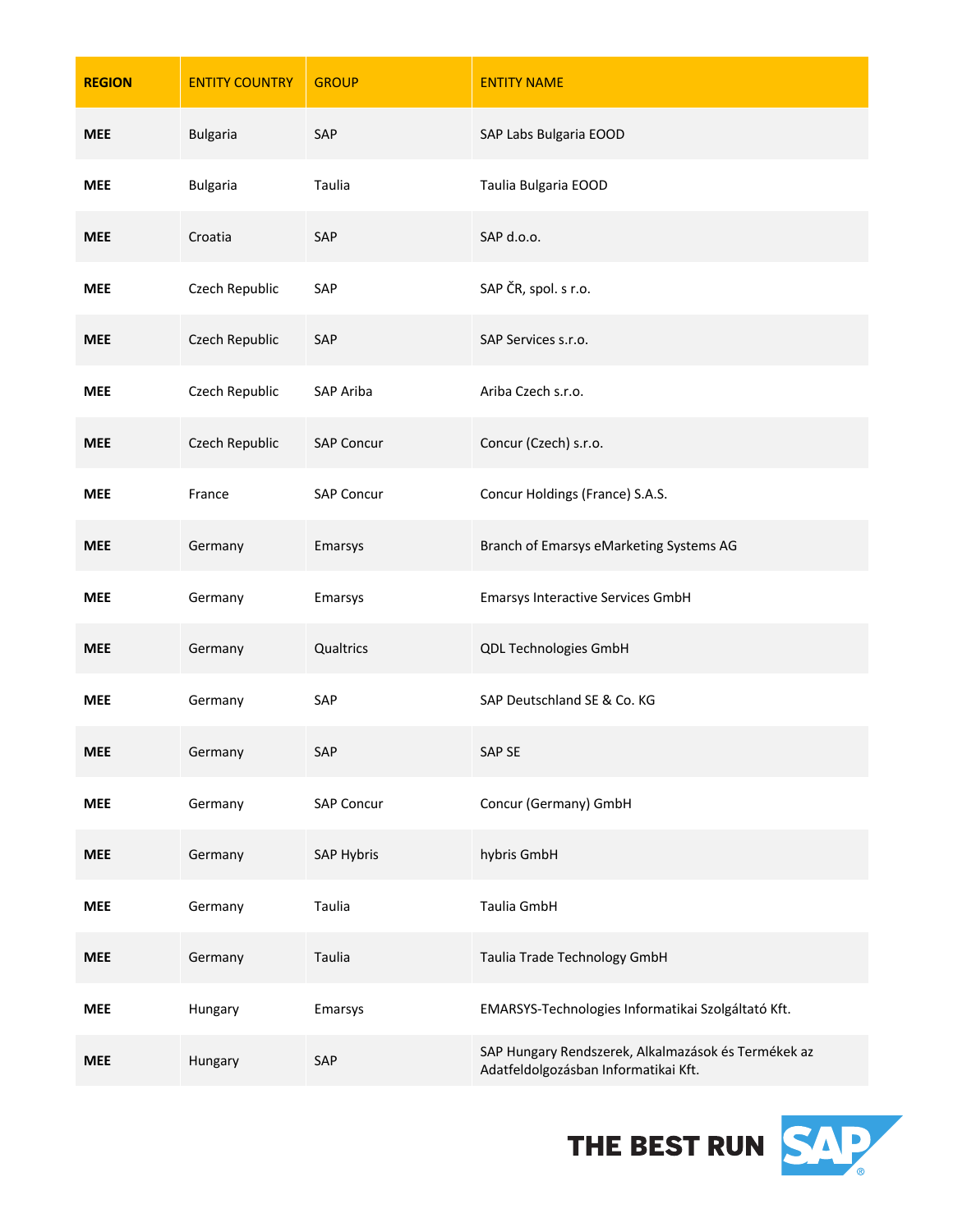| <b>REGION</b> | <b>ENTITY COUNTRY</b> | <b>GROUP</b>        | <b>ENTITY NAME</b>                                                           |
|---------------|-----------------------|---------------------|------------------------------------------------------------------------------|
| <b>MEE</b>    | Kazakhstan            | SAP                 | "SAP Kazakhstan" LLP                                                         |
| <b>MEE</b>    | Kazakhstan            | SAP                 | Limited Liability Company "SAP CIS" (Representative Office in<br>Kazachstan) |
| <b>MEE</b>    | Poland                | Qualtrics           | QPL Technologies sp. z o.o.                                                  |
| MEE           | Poland                | SAP                 | SAP Polska Sp. z o.o.                                                        |
| <b>MEE</b>    | Romania               | SAP                 | SAP Romania SRL                                                              |
| <b>MEE</b>    | Russian<br>Federation | Emarsys             | LLC "Emarsys"                                                                |
| <b>MEE</b>    | Russian<br>Federation | SAP                 | LLC "SAP Labs"                                                               |
| <b>MEE</b>    | Russian<br>Federation | SAP                 | SAP CIS, LLC                                                                 |
| <b>MEE</b>    | Serbia                | SAP                 | SAP West Balkans d.o.o.                                                      |
| <b>MEE</b>    | Slovakia              | SAP                 | SAP Slovensko s.r.o.                                                         |
| <b>MEE</b>    | Slovakia              | SAP Ariba           | Ariba Slovak Republic, s.r.o.                                                |
| MEE           | Slovenia              | SAP                 | SAP sistemi, aplikacije in produkti za obdelavo podatkov d.o.o.              |
| <b>MEE</b>    | Switzerland           | Emarsys             | Emarsys Schweiz GmbH                                                         |
| <b>MEE</b>    | Switzerland           | SAP                 | SAP (Schweiz) AG                                                             |
| <b>MEE</b>    | Switzerland           | <b>SAP Concur</b>   | Concur (Switzerland) GmbH                                                    |
| <b>MEE</b>    | Switzerland           | Signavio            | Signavio Schweiz GmbH                                                        |
| <b>MEE</b>    | Ukraine               | SAP                 | LLC "SAP Ukraine"                                                            |
| <b>MEE</b>    | Ukraine               | SAP Marketing Cloud | Abakus Ukraine Limited Liability Company                                     |
| <b>NA</b>     | Canada                | Qualtrics           | QCL Techonologies Ltd.                                                       |

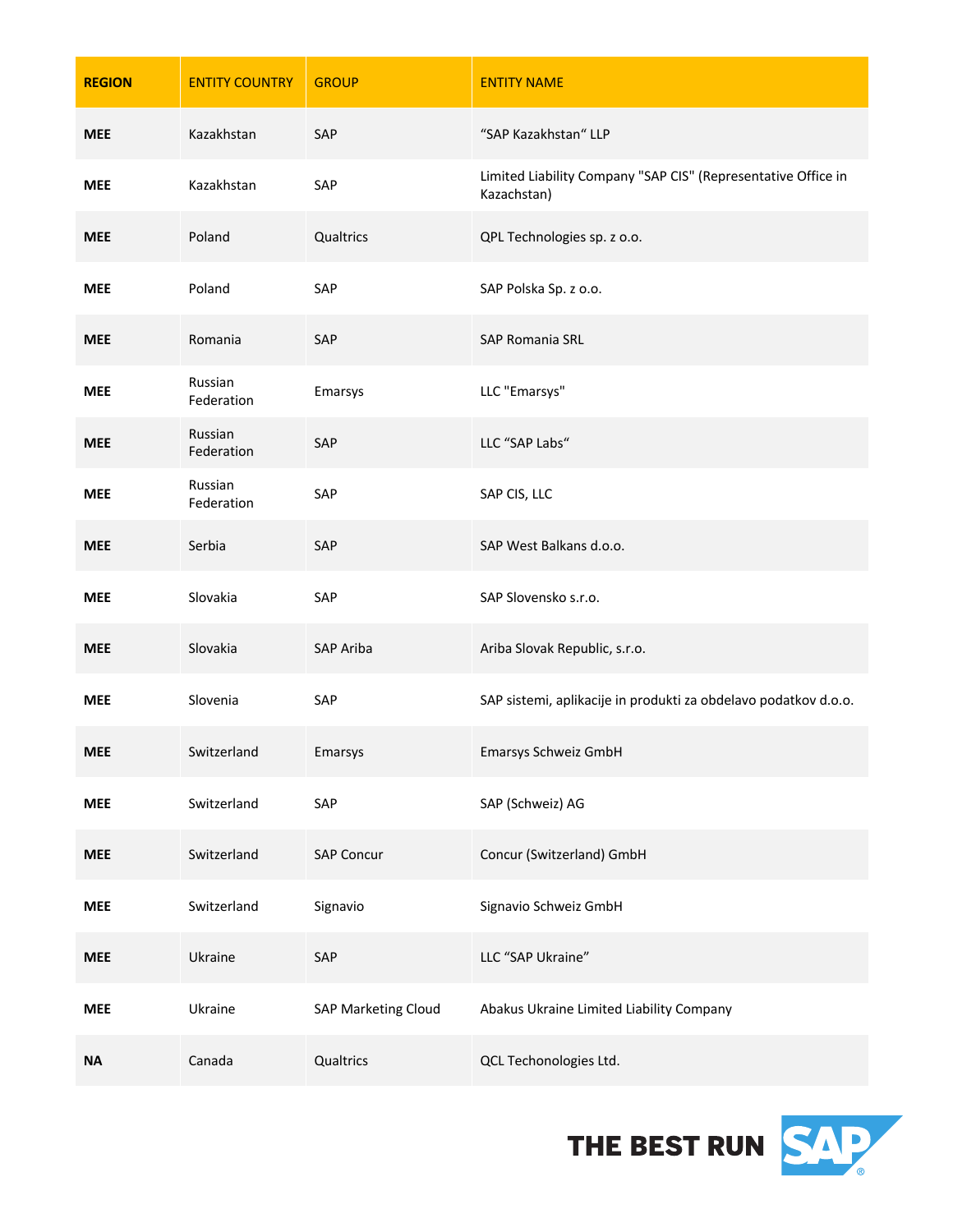| <b>REGION</b> | <b>ENTITY COUNTRY</b> | <b>GROUP</b>                                      | <b>ENTITY NAME</b>                                |
|---------------|-----------------------|---------------------------------------------------|---------------------------------------------------|
| <b>NA</b>     | Canada                | SAP                                               | SAP Canada Inc.                                   |
| ΝA            | Canada                | <b>SAP Concur</b>                                 | Concur (Canada), Inc.                             |
| <b>NA</b>     | <b>United States</b>  | <b>Baiza</b>                                      | <b>Baiza Capital LLC</b>                          |
| ΝA            | <b>United States</b>  | Emarsys                                           | Emarsys North America, Inc.                       |
| <b>NA</b>     | <b>United States</b>  | Qualtrics                                         | Qualtrics, LLC                                    |
| <b>NA</b>     | <b>United States</b>  | SAP                                               | SAP America, Inc.                                 |
| <b>NA</b>     | <b>United States</b>  | SAP                                               | SAP Global Marketing, Inc.                        |
| ΝA            | <b>United States</b>  | SAP                                               | SAP Industries, Inc.                              |
| <b>NA</b>     | <b>United States</b>  | SAP                                               | SAP International, Inc.                           |
| ΝA            | <b>United States</b>  | SAP                                               | SAP Labs, LLC                                     |
| <b>NA</b>     | <b>United States</b>  | SAP                                               | SAP National Security Services, Inc.              |
| ΝA            | <b>United States</b>  | SAP                                               | SAP Public Services, Inc.                         |
| <b>NA</b>     | <b>United States</b>  | SAP                                               | Volume Integration, Inc.                          |
| <b>NA</b>     | <b>United States</b>  | SAP Ariba                                         | Ariba, Inc.                                       |
| $\sf NA$      | <b>United States</b>  | <b>SAP Business</b><br><b>Technology Platform</b> | Plat.One Inc.                                     |
| <b>NA</b>     | <b>United States</b>  | SAP Concur                                        | Concur Govt (Branch of Concur Technologies, Inc.) |
| $\sf NA$      | <b>United States</b>  | <b>SAP Concur</b>                                 | Concur Technologies, Inc.                         |
| <b>NA</b>     | <b>United States</b>  | <b>SAP Concur</b>                                 | TRX, Inc.                                         |
| <b>NA</b>     | <b>United States</b>  | SAP Hybris                                        | hybris (U.S.) Corporation                         |